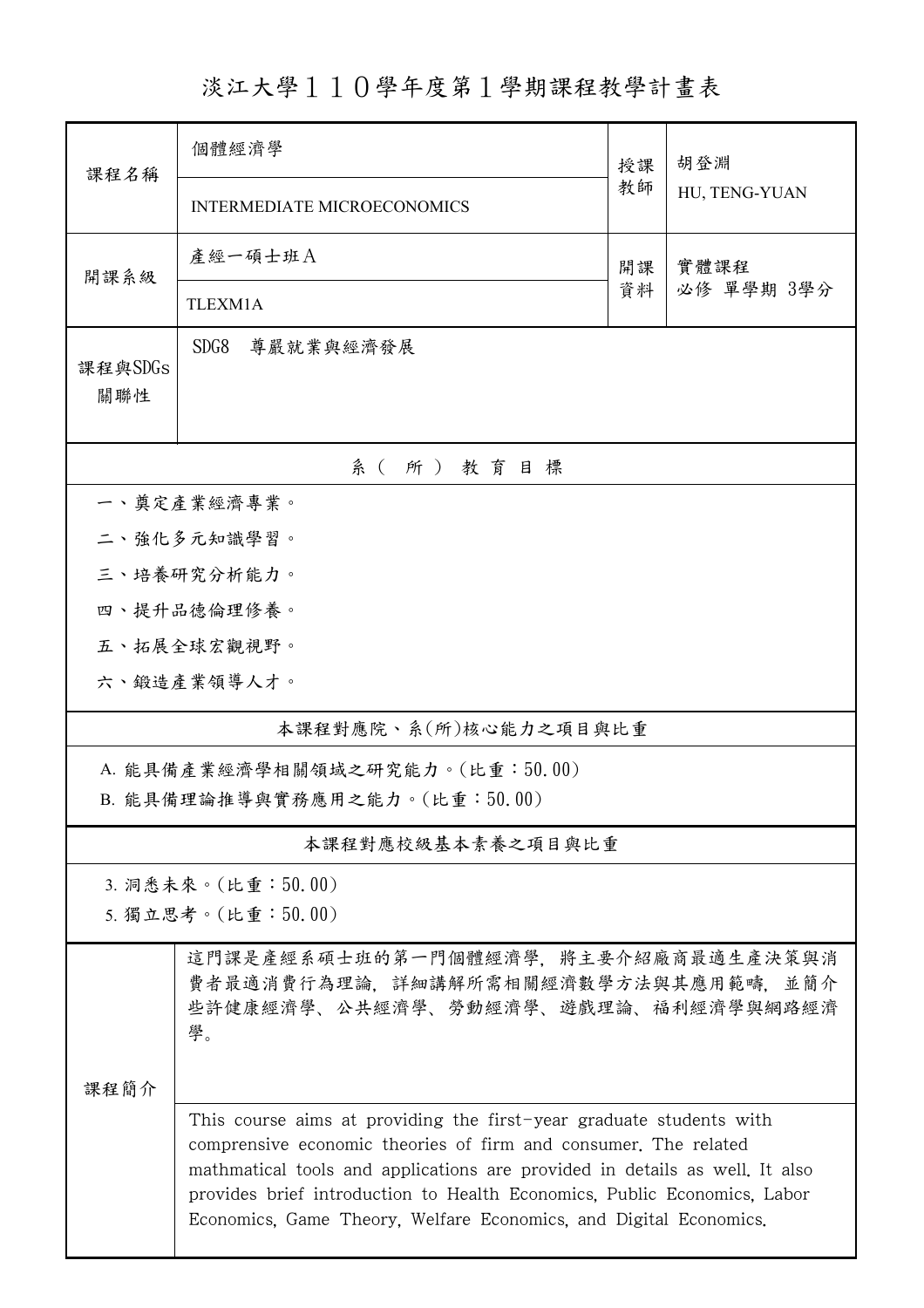## 本課程教學目標與認知、情意、技能目標之對應

將課程教學目標分別對應「認知(Cognitive)」、「情意(Affective)」與「技能(Psychomotor)」 的各目標類型。

一、認知(Cognitive):著重在該科目的事實、概念、程序、後設認知等各類知識之學習。

二、情意(Affective):著重在該科目的興趣、倫理、態度、信念、價值觀等之學習。

三、技能(Psychomotor):著重在該科目的肢體動作或技術操作之學習。

| 序<br>號         | 教學目標(中文)                      |                                                                  |              | 教學目標(英文)                                                       |                      |  |
|----------------|-------------------------------|------------------------------------------------------------------|--------------|----------------------------------------------------------------|----------------------|--|
| 1              | 學習推導個體經濟理論之技巧                 |                                                                  |              | Learning the techniques for deriving microeconomic<br>theories |                      |  |
| $\overline{2}$ | 理解廠商決策理論                      |                                                                  |              | Understanding theory of firm's decision                        |                      |  |
| $\overline{3}$ | 理解消費者行為                       |                                                                  |              | Understanding theory of consumer's behavior                    |                      |  |
|                |                               |                                                                  |              | 教學目標之目標類型、核心能力、基本素養教學方法與評量方式                                   |                      |  |
| 序號             | 目標類型                          | 院、系(所) <br>核心能力                                                  | 校級<br>│ 基本素養 | 教學方法                                                           | 評量方式                 |  |
| 1              | 技能                            | AB                                                               | 35           | 講述、討論                                                          | 測驗、作業、報告(含<br>口頭、書面) |  |
| $\overline{2}$ | 認知                            | AB                                                               | 35           | 講述、討論                                                          | 測驗、作業、報告(含<br>口頭、書面) |  |
| 3              | 技能                            | AB                                                               | 35           | 講述、討論                                                          | 測驗、作業、報告(含<br>口頭、書面) |  |
|                | 授課進度表                         |                                                                  |              |                                                                |                      |  |
| 週次             | 日期起訖                          | 內 容 (Subject/Topics)                                             |              |                                                                | 備註                   |  |
|                | $110/09/22$ ~<br>110/09/28    | Introduction/Theory of Firm: Technology Spaces (I)               |              |                                                                |                      |  |
| $\overline{2}$ | $110/09/29$ ~<br>110/10/05    | Theory of Firm: Technology Spaces (II)                           |              |                                                                |                      |  |
| 3              | $110/10/06 \sim$<br>110/10/12 | Math for Microeconomics: Review of Calculus                      |              |                                                                |                      |  |
| 4              | $110/10/13$ ~<br>110/10/19    | Theory of Firm: Profit Maximization (I)                          |              |                                                                |                      |  |
| 5              | $110/10/20$ ~<br>110/10/26    | Theory of Firm: Profit Maximization (II)                         |              |                                                                |                      |  |
| 6              | $110/10/27$ ~<br>110/11/02    | Theory of Firm: Profit Maximization (III)                        |              |                                                                |                      |  |
| 7              | $110/11/03$ ~<br>110/11/09    | Math for Microeconomics: Optimization and<br>Comparative Statics |              |                                                                |                      |  |
| 8              | $110/11/10$ ~<br>110/11/16    | Theory of Firm: Profit Function                                  |              |                                                                |                      |  |
| 9              | $110/11/17$ ~<br>110/11/23    | 期中考                                                              |              |                                                                |                      |  |
| 10             | $110/11/24$ ~<br>110/11/30    | Theory of Firm: Not-for-Profit Organization                      |              |                                                                |                      |  |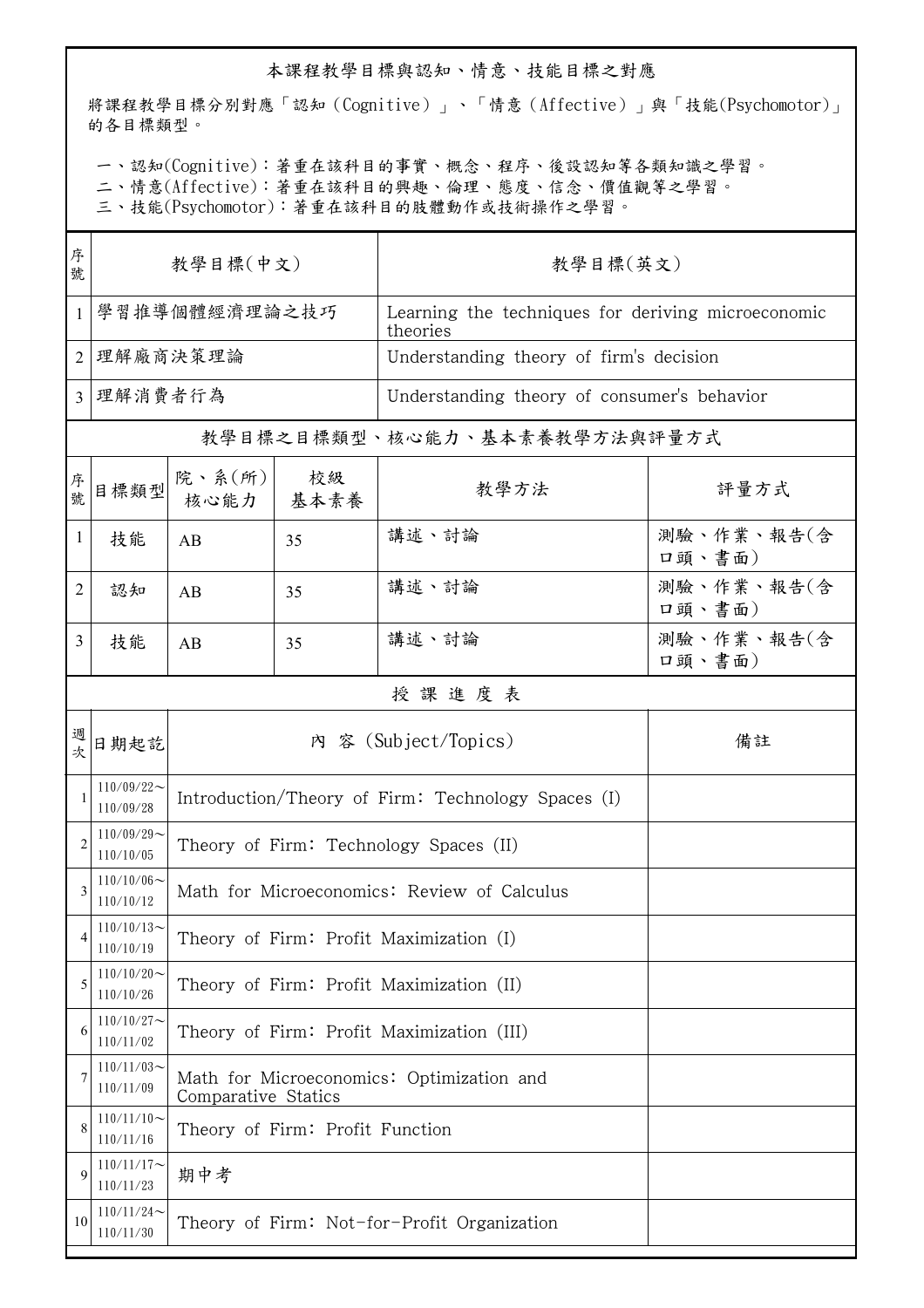| 11<br>110/12/07                  | $110/12/01$ ~<br>Theory of Firm: Cost Minimization                                                                                                                                                                                                                                                                                                                                                                                                                                                                                                                                                                                                                                                                                                                                                                                                                                                                                                                                                                                                                                                                                                                                                                                                                             |  |  |  |  |
|----------------------------------|--------------------------------------------------------------------------------------------------------------------------------------------------------------------------------------------------------------------------------------------------------------------------------------------------------------------------------------------------------------------------------------------------------------------------------------------------------------------------------------------------------------------------------------------------------------------------------------------------------------------------------------------------------------------------------------------------------------------------------------------------------------------------------------------------------------------------------------------------------------------------------------------------------------------------------------------------------------------------------------------------------------------------------------------------------------------------------------------------------------------------------------------------------------------------------------------------------------------------------------------------------------------------------|--|--|--|--|
| $110/12/08$ ~<br>12<br>110/12/14 | Theory of Firm: Cost Function                                                                                                                                                                                                                                                                                                                                                                                                                                                                                                                                                                                                                                                                                                                                                                                                                                                                                                                                                                                                                                                                                                                                                                                                                                                  |  |  |  |  |
| $110/12/15$ ~<br>13<br>110/12/21 | Theory of Consumer: Utility Maximization (I)                                                                                                                                                                                                                                                                                                                                                                                                                                                                                                                                                                                                                                                                                                                                                                                                                                                                                                                                                                                                                                                                                                                                                                                                                                   |  |  |  |  |
| $110/12/22$ ~<br>14<br>110/12/28 | Theory of Consumer: Utility Maximization (II)                                                                                                                                                                                                                                                                                                                                                                                                                                                                                                                                                                                                                                                                                                                                                                                                                                                                                                                                                                                                                                                                                                                                                                                                                                  |  |  |  |  |
| $110/12/29$ ~<br>15<br>111/01/04 | Theory of Consumer: Choice and Demand                                                                                                                                                                                                                                                                                                                                                                                                                                                                                                                                                                                                                                                                                                                                                                                                                                                                                                                                                                                                                                                                                                                                                                                                                                          |  |  |  |  |
| $111/01/05$ ~<br>16<br>111/01/11 | Introduction to Health Economics, Public Economics,<br>Labor Economics, Game Theory, Welfare Economics,<br>and Digital Economics.                                                                                                                                                                                                                                                                                                                                                                                                                                                                                                                                                                                                                                                                                                                                                                                                                                                                                                                                                                                                                                                                                                                                              |  |  |  |  |
| $111/01/12$ ~<br>17<br>111/01/18 | 期末考                                                                                                                                                                                                                                                                                                                                                                                                                                                                                                                                                                                                                                                                                                                                                                                                                                                                                                                                                                                                                                                                                                                                                                                                                                                                            |  |  |  |  |
| $111/01/19$ ~<br>18<br>111/01/25 |                                                                                                                                                                                                                                                                                                                                                                                                                                                                                                                                                                                                                                                                                                                                                                                                                                                                                                                                                                                                                                                                                                                                                                                                                                                                                |  |  |  |  |
| 修課應<br>注意事項                      | 期中評量是上台報告經濟類英文期刊文章;期末評量是紙筆考試。                                                                                                                                                                                                                                                                                                                                                                                                                                                                                                                                                                                                                                                                                                                                                                                                                                                                                                                                                                                                                                                                                                                                                                                                                                                  |  |  |  |  |
| 教學設備                             | 電腦、投影機、其它(iClass)                                                                                                                                                                                                                                                                                                                                                                                                                                                                                                                                                                                                                                                                                                                                                                                                                                                                                                                                                                                                                                                                                                                                                                                                                                                              |  |  |  |  |
| 教科書與<br>教材                       | Varian, Microeconomic Analysis, Norton, 3rd. ed., 1992.<br>Jehle and Reny, Advanced Microeconomic Theory, Addison-Wesley, 3rd. ed.<br>2011.<br>Rubinstein, Lecture Notes in Microeconomic Theory, 2nd ed. 2012.<br>Jaffe, S., R. Minton, C.B. Mulligan, and K.M. Murphy, Chicago Price Theory,<br>University Press, 2019.<br>Princeton                                                                                                                                                                                                                                                                                                                                                                                                                                                                                                                                                                                                                                                                                                                                                                                                                                                                                                                                         |  |  |  |  |
| 參考文獻                             | Chiang, Alpha C. and Kevin Wainwright, Fundamental Methods of<br>Mathematical Economics. Fifth Edition. 淡江大學驚聲書局代售<br>Dolmas, J., Notes on Mathematics for Economics, U. of Rochester.<br>American Economic Review, Journal of Political Economy, Journal of Public<br>Economics, Journal of Health Economics, Health Economics and Journal of<br>Labor Economics<br>Myerson, R.B., Game Theory--Analysis of Conflict, Harvard University Press,<br>1991.<br>Mas-Colell, A., M.D. Whinston, and J.R. Green, Microeconomic Theory, Oxford<br>University Press, 2012.<br>朱敬一、陳恭平,個體經濟學,九十七年,東華。<br>賴孚權、姚仁德、孫嘉宏、余家銘、區域經濟學,2011, 翰蘆。<br>菅原晃著, 圖解個體經濟學--理性決策的基本功 ,2017, 商流文化。(傅莞云<br>譯)<br>Dixit and Nalebuff, The Art of Strategy--a Game Theorists Guide to Success<br>in Business and Life (思辨賽局), (董志強等譯), 2016, 商業周刊。<br>Goldfarb, Avi and Catherine Tucker, Digital Economics; NBER Working Paper<br>No. 23684.<br>Felix Muoz-Garcia, Advanced Microeconomic Theory: An Intuitive Approach<br>with Examples, The MIT Press, 2017.<br>Ana Espinola-Arredondo, Felix Munoz-Garcia, Intermediate Microeconomic<br>Theory: Tools and Step-by-Step Examples. The MIT Press, 2020<br>Kreps, D.M., Microeconomics for Managers, 2nd Edition, Princeton University<br>2019.<br>Press, |  |  |  |  |